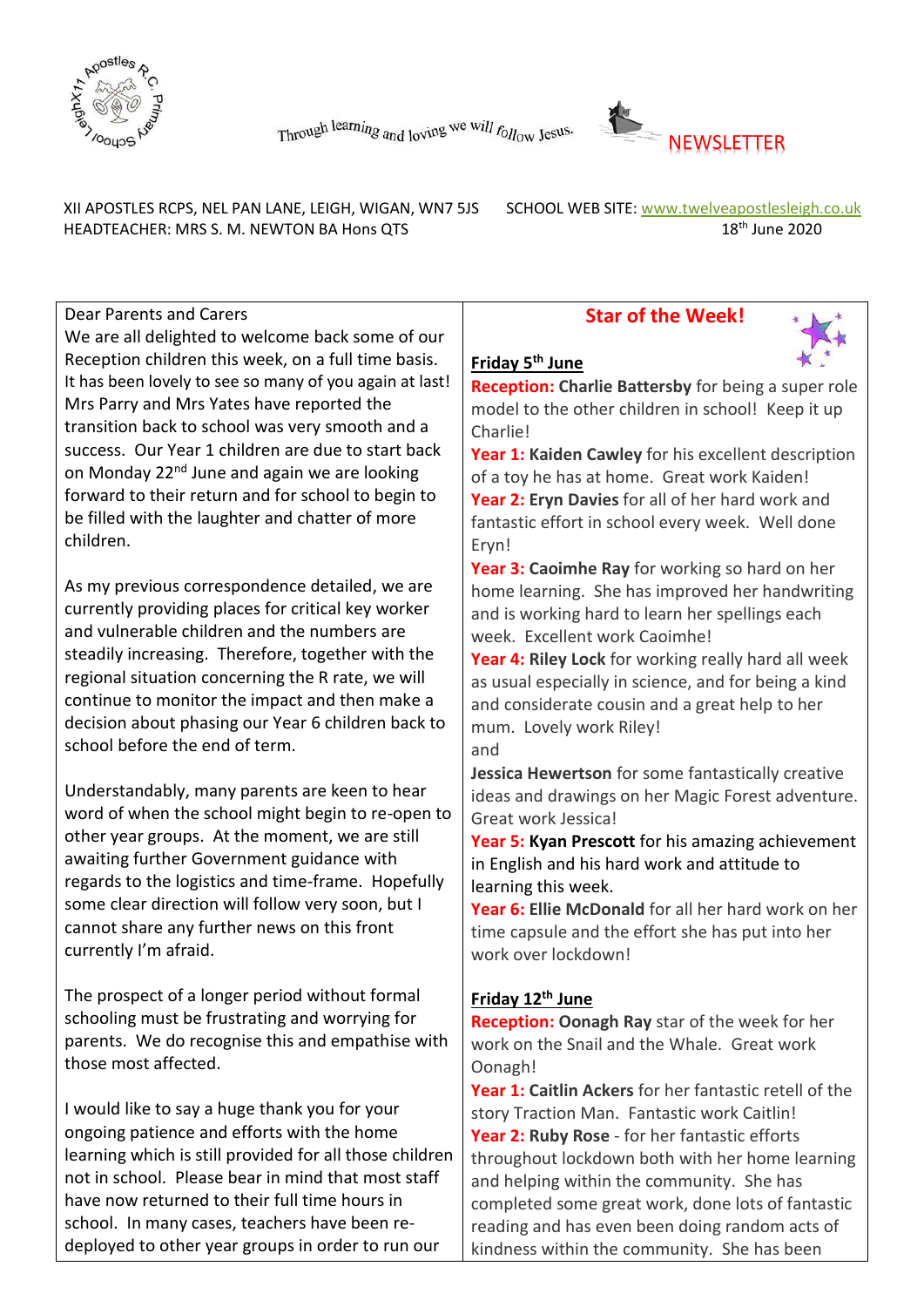current face-to-face provision. In addition to these teaching commitments, they are continuing to plan, set and resource the distance learning for their own classes. They have done an exceptional job in balancing these demands so far, but I would ask that you continue to be patient if it now takes longer for submitted work to be marked or parent emails to be replied to.

On behalf of all the staff, I would especially like to say to **all** of our children that we are all missing you and look forward to a time when we can be together again as a whole school community.

Take Care and God Bless. Mrs Newton

#### **Retirement and Goodbye**

Miss Ryan will be retiring at the end of the academic year after being at XII Apostles school for 15 years. She has taught French throughout key stage 2 and also provides cover in all classes. She will be greatly missed by the staff and children alike. I know you will all join me in wishing her well for her forthcoming retirement.

Mrs Evans who has been teaching on job share basis in Year 3 will also be leaving us at the end of the academic year and although has only been with us for a short time has been an asset to our school community.

Good luck to both Miss Ryan and Mrs Evans.

### **Useful Links**

Government guidance for parents and carers as schools and other education settings in England open to more children and young people can be found here:

[https://www.gov.uk/government/publications/closur](https://www.gov.uk/government/publications/closure-of-educational-settings-information-for-parents-and-carers) [e-of-educational-settings-information-for-parents](https://www.gov.uk/government/publications/closure-of-educational-settings-information-for-parents-and-carers)[and-carers](https://www.gov.uk/government/publications/closure-of-educational-settings-information-for-parents-and-carers)

Every Mind Matters has been produced by NHS Mental Health and Wellbeing and has some useful advice and support.

[https://www.nhs.uk/oneyou/every-mind](file://///DC01/Work$/Staff/s.newton/NEWSLETTER%202019-20/Useful%20Links)[matters/?WT.tsrc=Search&WT.mc\\_id=Brand&gclid=E](file://///DC01/Work$/Staff/s.newton/NEWSLETTER%202019-20/Useful%20Links) [AIaIQobChMI4ajGgfm16QIVie3tCh1fBwjLEAAYASAAE](file://///DC01/Work$/Staff/s.newton/NEWSLETTER%202019-20/Useful%20Links) [gKmlPD\\_BwE](file://///DC01/Work$/Staff/s.newton/NEWSLETTER%202019-20/Useful%20Links) 

making rainbows and delivering them to the elderly (from a safe distance) to chat to them when they are feeling lonely during this time. Super job Ruby!

**Year 3: William Macdonald** for working hard to complete his home learning all the way through lockdown and he has had a positive attitude towards his learning. Well done William!

**Year 4: Macey Hewitt** - for showing real enthusiasm for all her work this week and during lockdown, and working extremely hard to create this wonderful project about parrots. Well done Macey...a real star!

**Year 5: Jamie Mather** for his excellent home learning work this week.

**Year 6: Melissa Hunt** for her excellent new design of the school logo and Mission Statement.



## **XII Apostles Reading Rainbow Challenge**

Our reading challenge is well underway and there has been a great response so far. Our **red challenge** was to dress up as a book

character. Have a look at just some of our amazing responses!



For the **orange challenge**, the children were asked to think of three clues for a well known children's book. Once again, the effort was great and there were some really tricky ones. Can you guess which books these children chose?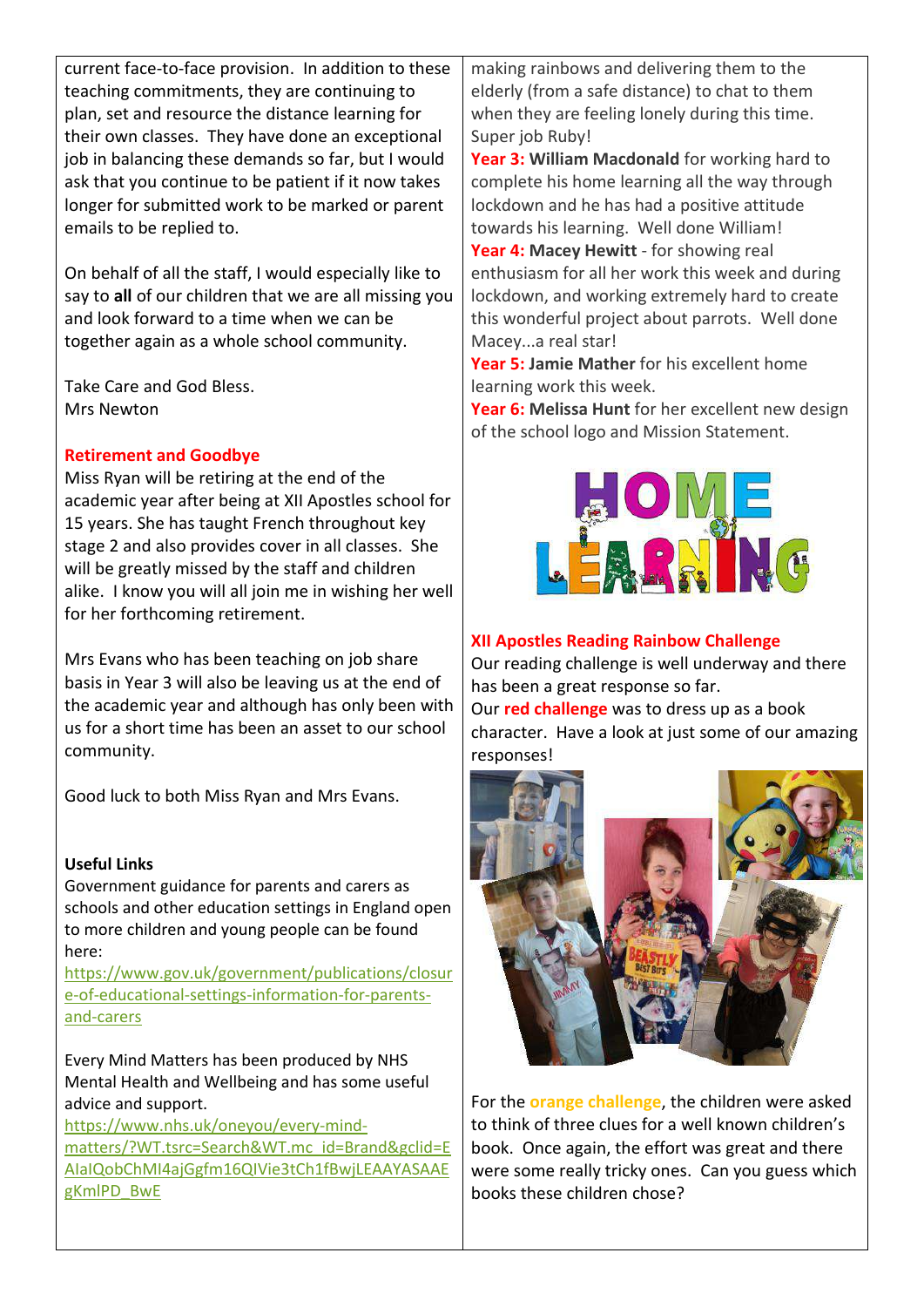

### **PE Challenge - Research Project**

New Tokyo 2020 Olympic dates will be 23<sup>rd</sup> July to 8<sup>th</sup> August 2021. The Olympic and Paralympic Games will take place almost exactly one year later than originally planned due to the pandemic.

In order to improve our knowledge of the Great British Olympic athletes and in particular those from the Great British team, Miss Hope is challenging the children to complete a research project on a British Olympian. It can be an athlete from the past or present.

The children could tell us their Name, Age, Sport, Background, Interesting facts or Records they hold etc.

Miss Hope will be awarding Bronze, Silver and Gold medals for the three best research projects!

Send a photograph of your project on Class Dojos directly to Miss Hope.

Deadline is Friday 19th June 3pm. Good luck!



### **Prayer for the Household**

Hear us, Lord, and send your angel from heaven to visit and protect, to comfort and defend all who live in this house. Amen.







You can see all the wonderful challenges on the whole-school page on Dojo and it is not too late to join in! Thank you to all those who have taken part so far. Don't forget this week's challenge – the **yellow challenge!** 



# **Virtual Sports Day - 3 rd July**

It's that time of the year we should be getting together for our annual Sports Day fun.

Unfortunately, we will not get a chance to do this in the conventional way this year so Miss Hope has planned an alternative.

You can compete against your family-brothers, sisters, dad, mum, carers, grandparents or even the dog!